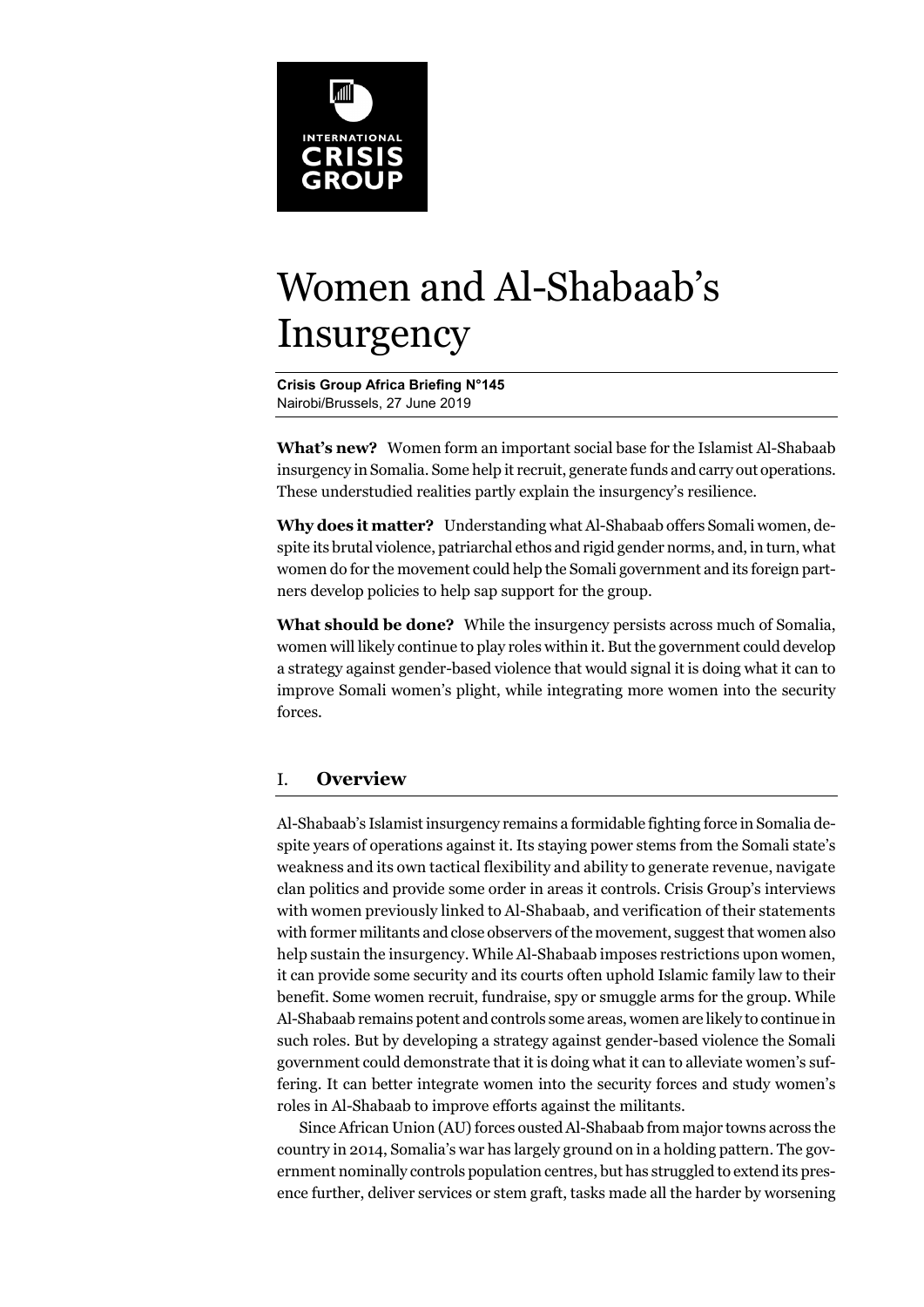relations between Mogadishu and leaders in regional states. Al-Shabaab controls many rural areas, including around the capital, extorts both travellers along major routes and businesses across much of the country, and provides services that many Somalis turn to in the absence of functioning state institutions. It plays clever clan politics, avoiding too close an association with any one clan, but often backing weaker groups against stronger rivals or mediating disputes. While its attacks provoke fury, in places it offers a certain predictability amid the disorder that afflicts much of the country.

Assessing how Al-Shabaab's rule affects women and the role women play in the movement is hard. Widespread insecurity, the movement's covert presence and intelligence operations in areas nominally held by the government and the fear it inspires makes gaining access to women associated or previously associated with it difficult. In these conditions, Crisis Group was able to interview a limited number of women formerly married to fighters, as well as relatives of such women, and then verify findings with former male militants, government officials, security officers, activists and rehabilitation advisers. The picture these interviews paint is partial but offers insight into how women in Al-Shabaab-held areas regard the movement and how some actively support it.

Al-Shabaab's brutal insurgency has entailed considerable suffering and hardship for many women but its rule can bring benefits. It imposes severe limits on women's comportment and access to the public sphere, restrictions resented across much of Somali society. Where it controls territory it can, however, offer women and girls a degree of physical safety – hardly complete, but still appreciable – in a country where they are otherwise exposed to violence. Through its courts, Al-Shabaab upholds tenets of Islamic family law that, to some degree, protect women's rights in matters such as divorce and inheritance in a manner the official justice system does not. While many instances of forced marriage between militants and women and girls exist, for some families marrying daughters into Al-Shabaab may bring a degree of financial stability.

Women also appear to play more active roles in the insurgency, and are involved in activities critical to its resilience. They help recruit and proselytise. They gather intelligence that enables military operations or extortion, or ferry explosives ahead of attacks, taking advantage of the fact that security forces tend to watch women less closely than they do men. In a handful of cases, women carry out strikes themselves, though Al-Shabaab deploys far fewer women suicide bombers than, for example, the Nigerian jihadist group Boko Haram. For the most part, women do not participate directly in military operations or decision-making.

Women's cooperation with Al-Shabaab does not necessarily reflect their sympathy for the movement. In areas where militants dominate or exert influence, paying extortion money, marrying into the insurgency or even actively collaborating can be a matter of survival. Militants coerce people into complying alongside offering incentives. Many who marry militants or otherwise join the movement are still young girls. Even those who voluntarily seek out the movement's courts tend to do so because the state offers no alternative. That said, some women members do express strong support for the movement and its goals and regard themselves as full-fledged members.

The policy implications of these findings are not immediately evident. While Al-Shabaab's insurgency persists, women will likely continue to play roles within it. Clearly any enhanced security procedures for women should be carried out cautiously;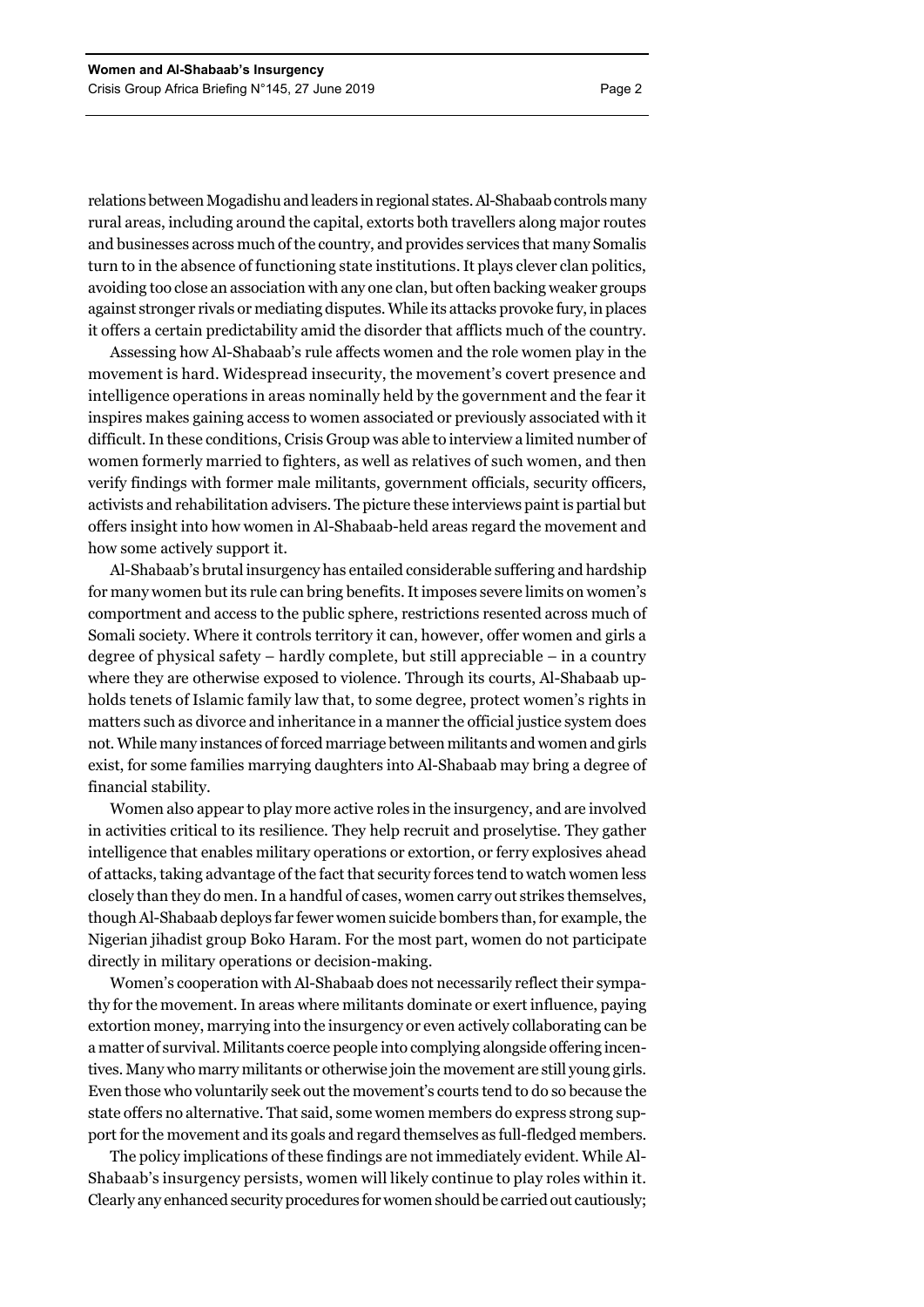further screening of women must be conducted by women, for example, lest it generate local anger. Overall, what seems important is to recognise that the militants, notwithstanding their Salafi-inspired doctrine, have a gender strategy of sorts, engage women and, in some cases, meet some of their needs. The Somali government has made some efforts: in government-controlled areas women have greater freedom of movement, an increasing number of girls have joined the school system and the number of female civil servants has risen in recent years. But it could do more. Parliament has failed to pass a sexual offences act, for example, and the government has taken few steps to address sexual violence, including by the security forces. Somalia's largely broken justice system offers women little.

Making headway on such issues might not do much to alter women's calculations in insurgent-controlled areas, but would at least signal that the government recognises Somali women's plight and is prepared to do what is within its power to improve it. By more effectively integrating women into the security forces, studying in closer detail the role women play in sustaining Al-Shabaab's insurgency and adapting accordingly, the government could also devise a more nuanced strategy against the insurgents.

#### II. **A Resilient Islamist Insurgency**

Al-Shabaab ("the youth", in Arabic) is in large part the product of decades of state collapse and war in Somalia. It was founded in the early 2000s by Somali Islamists, many of whom had been affiliated with al-Ittihad al-Islami, a group that sought to impose Islamist rule across the Horn of Africa.<sup>1</sup> It then rose to prominence as the enforcement wing of a powerful faction of the Union of Islamic Courts, a coalition of sharia courts financed by Somali businessmen that seized Mogadishu in 2005 and brought an end to the predation of feuding warlords. The Ethiopian government, fearing an Islamist government on their doorstep, ousted the Islamic Courts in 2006, with a green light and tactical support from Washington.<sup>2</sup> Most of the Courts' leaders fled abroad, leaving harder-line militias, including Al-Shabaab, to fight on. Ethiopia's invasion generated considerable local anger and a groundswell of support for the militant group.

After Ethiopian forces withdrew in 2009, Al-Shabaab seized control of large swathes of south-central Somalia, including much of Mogadishu, inhabited by an estimated three million people. Al-Shabaab was ruthless with potential enemies, but its rule, while severe, brought a semblance of order where previously chaos reigned. Its dispute resolution was quick and enforced, markets tended to be open and predictable, and roads were secure. Especially in its early years, it transcended clan divisions, drawing its leadership from a cross-section of kinship groups.<sup>3</sup>

<sup>&</sup>lt;sup>1</sup> Al-Shabaab's precise origins are debated. See Crisis Group Africa Briefing N°99, Somalia: Al-*Shabaab – It Will Be a Long War,* 26 June 2014 and Crisis Group Africa Report N°100, *Somalia's Islamists,* 12 December 2005. 2

See Crisis Group Africa Report N°147, *Somalia: To Move Beyond the Failed State*, 23 December 2008, pp. 1-2.

<sup>3</sup> See Crisis Group Commentary, "Somalia: Why is Al-Shabaab Still a Potent Threat?", 11 February 2016; Crisis Group Briefing, *Somalia: Al-Shabaab – It Will Be a Long War,* op. cit., pp. 12-15.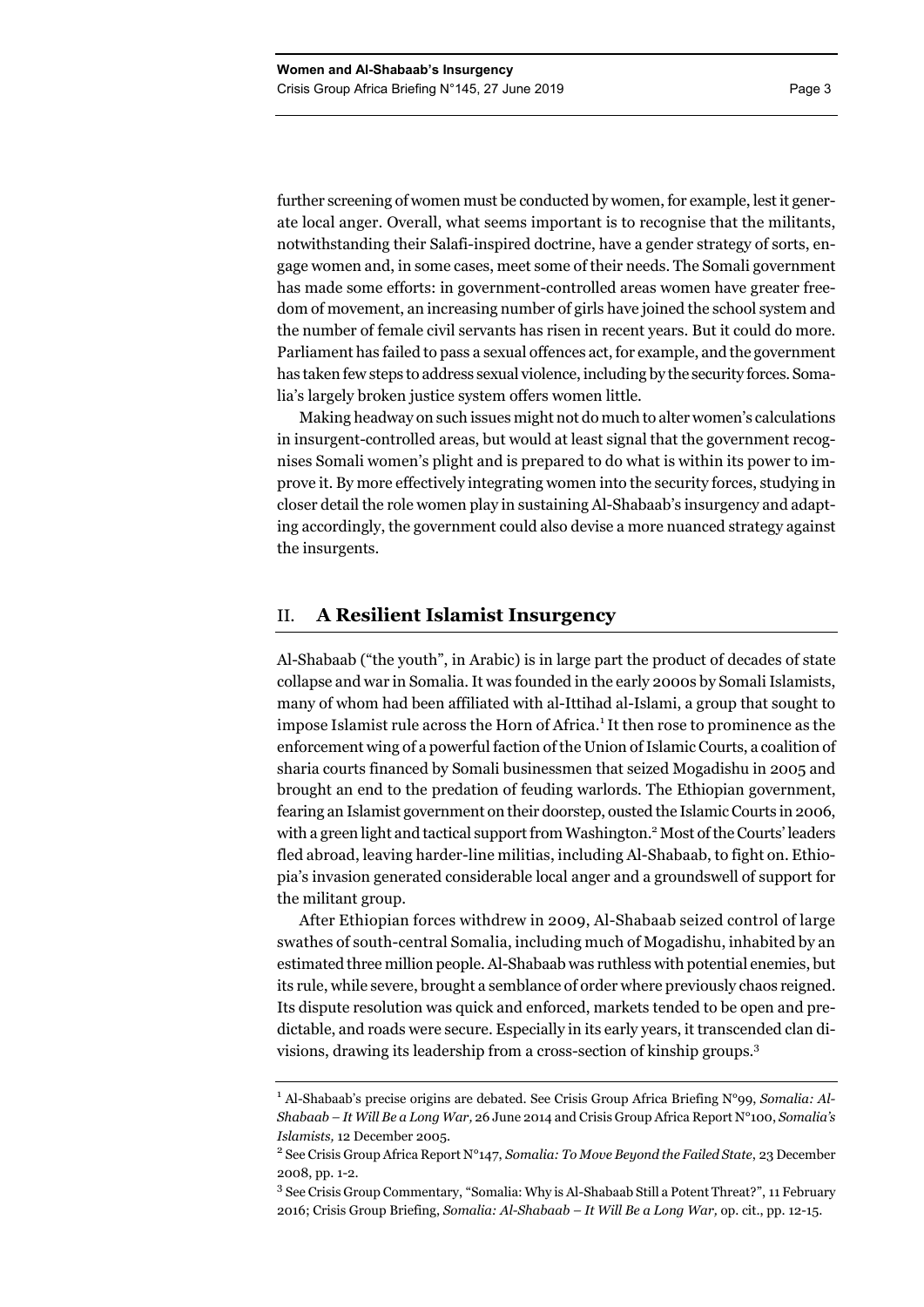In 2011, AU forces – an AU mission, AMISOM, led by Ugandan and Burundian contingents, had deployed already in 2007 – ousted Al-Shabaab from Mogadishu and surrounding areas.4 Meanwhile, President Sharif Sheikh Ahmed, a former Union of Islamic Courts leader who had come to power some years earlier through a deal between Somalia's new Transitional Federal Government and Islamic Courts leaders in Djibouti, implemented sharia across Somalia. This, combined with Al-Shabaab's increasingly indiscriminate violence and botched handling of the 2011 famine, when the movement barred aid groups from areas it controlled, leading to thousands of deaths, appears gradually to have undercut its support. An AMISOM surge in 2014 – by this time, the force included troops from neighbours Djibouti, Ethiopia and Kenya – recaptured other population centres.

Since then, little has fundamentally changed. The government mostly controls Mogadishu and other major towns, but has largely been unable to establish a permanent presence beyond those, improve its delivery of public services or end graft by officials. Indeed, since President Mohammed Abdullahi "Farmajo" came to power in 2017, tensions among factions in the capital and between Mogadishu and regions, known as federal states, exacerbated by foreign interference, have erected new obstacles to improving the government's performance.5 Most of the Somali army, despite years of foreign training, is a work in progress. Many forces are more loyal to clan strongmen than they are to the government, undercutting its cohesion and command and control.<sup>6</sup>

Al-Shabaab itself remains a force to be reckoned with. It controls many rural areas, often sets up checkpoints along main roads and exerts influence in nominally government-held towns and cities. It has shown tactical flexibility, stepping up attacks, disrupting supply lines, targeting military convoys, assassinating leaders who cooperate with foreign forces and conducting night raids on villages despite losing territory. It still plays clever clan politics, avoiding too close an association to any one clan, but often backing weaker groups against stronger rivals or mediating disputes. Foreigners, especially other East Africans, fight in its ranks but the movement retains its Somali identity and its top leaders are Somali.<sup>7</sup>

It also provides some services the government does not. Given the corrupt and slow court system, many turn to the movement to resolve disputes.<sup>8</sup> It holds permanent courts, presided over by clerics who rule on a range of criminal and civil matters, in areas it controls, and mobile courts elsewhere; sometimes Somalis travel to Al-Shabaab-held regions for the sole purpose of petitioning its courts, whose decisions

<sup>&</sup>lt;sup>4</sup> AU forces were initially confined to a small base at the Mogadishu airport, where they guarded installations including a UN office and the president's official residence. The Ugandan and Burundian contingents of AMISOM, backed by Somali National Army troops, launched an offensive against Al-Shabaab in 2010. Al-Shabaab formally withdrew from the city in September 2011, though battles raged most of that year. A separate, Kenyan-led offensive in September 2012 ousted Al-Shabaab from Kismayo, its last remaining major urban stronghold.

<sup>5</sup> See Crisis Group Africa Report N°260, *Somalia and the Gulf Crisis,* 5 June 2018.

<sup>6</sup> Crisis Group Africa Briefing N°131, *Managing the Disruptive Aftermath of Somalia's Worst Terror Attack*, 20 October 2017, p. 4.

<sup>7</sup> See Crisis Group Africa Report N°265, *Al-Shabaab Five Years After Westgate: Still a Menace in East Africa*, p. 4.

<sup>&</sup>lt;sup>8</sup> See Crisis Group Commentary, "Somalia: Why is Al-Shabaab Still a Potent Threat?", op. cit.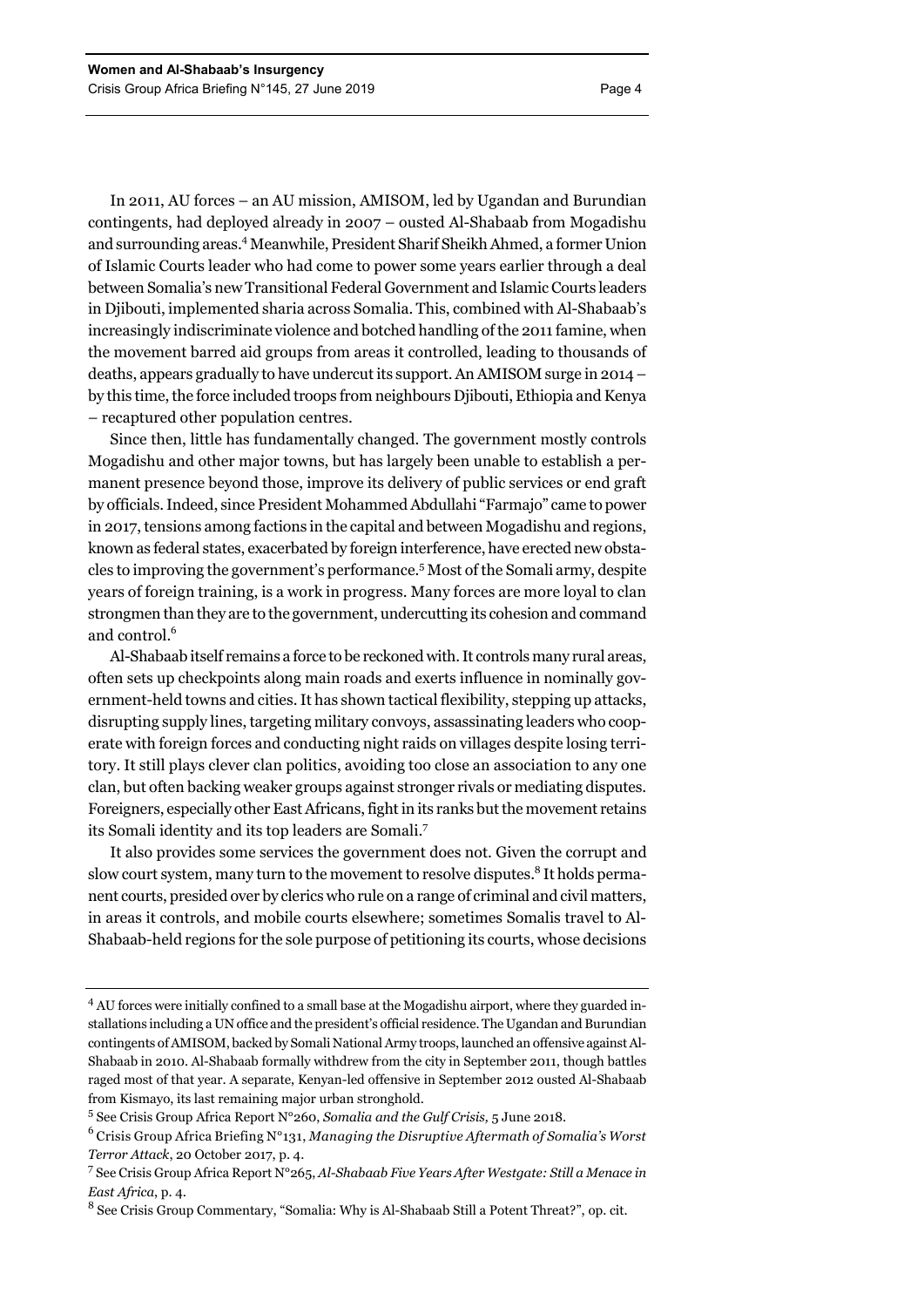the group mostly enforces. It has a relatively sophisticated revenue generation system, extorting transit along main routes and businesses both in areas it controls and beyond. Many Somalis compare its predictable extortion favourably with official graft.<sup>9</sup>

Al-Shabaab retains significant military capability. Its intelligence agency, the Amniyat, has infiltrated many of the government's security structures – allowing it to mount repeated operations in Mogadishu and other cities. For some years it has also struck neighbouring countries, exemplified most recently by the assault on Nairobi's Dusit2 compound, which includes a luxury hotel, restaurant and office buildings, in January 2019. Such attacks are primarily aimed at increasing the cost for those countries of deploying troops in Somalia.10 An increase in U.S. airstrikes on Al-Shabaab targets over the past couple of years has reduced its leaders' mobility, but, by the U.S. military's own assessment, has done little to weaken the group. Al-Shabaab still has a relatively unified command structure.<sup>11</sup> It remains arguably the largest coherent indigenous force in Somalia. Were AU forces to withdraw, it would likely again overrun Mogadishu.

# III. **Women's Roles in the Insurgency**

Women's support, both passive and active, has contributed to Al-Shabaab's endurance. Women's roles tend to be poorly understood, in large part because their views in parts of the country held by the movement are rarely aired outside those areas. Nor do wives or former wives of Al-Shabaab fighters or women who are operationally active in the insurgency speak much about their experiences.12 But Crisis Group interviews with some women formerly associated with Al-Shabaab, mostly as wives of commanders and fighters, along with several former fighters and administrators, government as well as security officials and civil society figures involved in women's rehabilitation, suggest that women play varied and often vital roles in the movement.<sup>13</sup>

<sup>&</sup>lt;sup>9</sup> A 2016 report by the UN Monitoring Group found that Al-Shabaab had a sophisticated revenue collection system that businessmen generally regard as being more efficient and less corrupt than the state authorities it opposes. "Report of the Monitoring Group on Somalia and Eritrea, Pursuant to United Nations Security Council Resolution 2244 (2015)", S/2016/919, 31 October 2016. See also Crisis Group Briefing, *Al-Shabaab* – *It Will Be a Long War,* op. cit. 10 Ibid.

<sup>&</sup>lt;sup>11</sup> In testimony before the U.S. Senate's Armed Services Committee, General Thomas Waldhauser, head of U.S. Africa Command, said repeated airstrikes had failed to degrade Al-Shabaab's capabilities. "Top US general on Africa: Airstrikes not enough to defeat al-Shabaab", *The Hill*, 7 February 2019.<br><sup>12</sup> One exception is Khadija and Stephen Harley, "Women in Al-Shabaab", in Michael Keating and Matt Waldman (eds.), *War and Peace in Somalia: National Grievances, Local Conflict and Al-Shabaab* (New York, 2018), pp. 251-256, which draws on a handful of interviews with women in Al-Shabaab-held areas, including women members of the movement. Also see Sahro Ahmed Koshin, "Women in Peacebuilding in Somalia", in Keating and Waldman, op. cit., pp. 265-274. Journalistic coverage of women and Al-Shabaab tends to focus on the pathways of Kenyan women from various ethnic backgrounds into the movement. See, for example, "Daughters of Al-Shabaab", video, Al Jazeera, 27 November 2018; Katharine Petrich, "Al-Shabaab's Mata Hari network", War on the Rocks, 14 August 2018; and "The sex slaves of Al-Shabaab", BBC, 27 May 2019. The assumption that tends to pervade such coverage is that women play no role in Al-Shabaab beyond boosting fighters' morale. <sup>13</sup> The interviews took place mostly in Mogadishu in April 2019. Crisis Group met with a small number of women formerly associated with Al-Shabaab and their family members, and with former male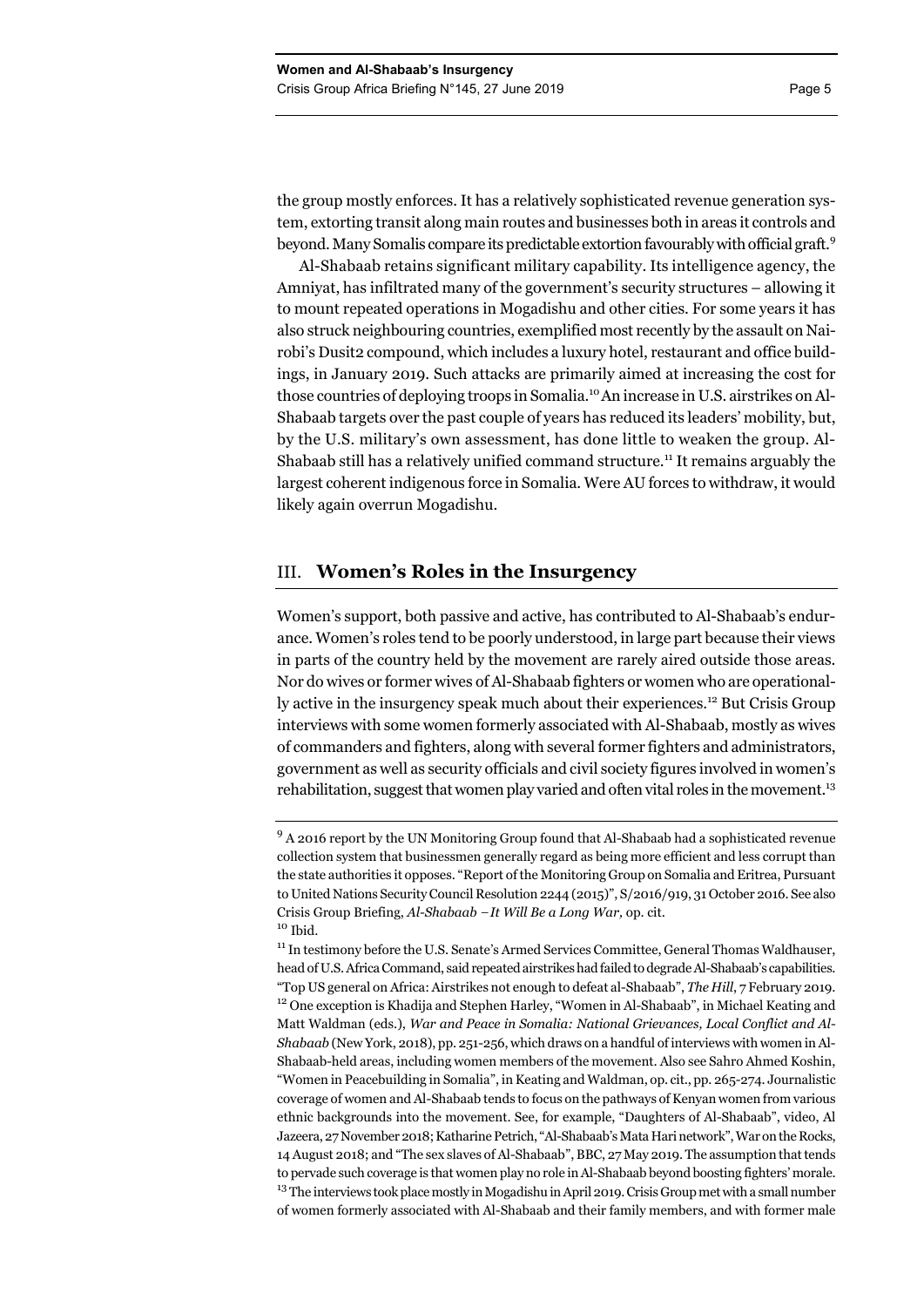Assessing the degree of support Al-Shabaab enjoys among women is difficult. From its early days battling Ethiopian forces in the aftermath of the Islamic Courts Union, Al-Shabaab brought new restrictions for women. It promulgated ultra-conservative Salafi-inspired rules imposing severe restrictions on women's comportment and access to the public sphere. It banned women from leaving the house without a *mahram*, or male guardian (usually a relative), and restricted men and women mingling in public spaces.14 It also forced women to wear black niqabs (long formless robes covering the whole body and face, with only a slit for the eyes), that formerly had no place in traditional Somali costume. While Somali women began dressing more conservatively in the 1990s, in part seeking to shield themselves from the sexual violence wrought by the war and in part due to growing Salafi influence in parts of the country, those mores had remained fluid and adaptive. Al-Shabaab physically enforced its own dress code and its control erased diversity or choice in women's outward appearance.15

On the other hand, the movement brought – and continues to offer – a measure of protection to women, who suffered particularly badly from years of lawlessness, including through heightened vulnerability to kidnapping and sexual violence. It enforces Islamic family law, ensuring, for instance, that women receive a refund of the dowry in cases of divorce or the share of an inheritance.16 The even-handedness of Al-Shabaab's judicial mechanisms should not be overstated, with women sometimes suffering cruel punishments on charges that reflect the group's patriarchal ethos. Media reports also frequently record the stoning to death of women accused of adultery.17 But with no state institution in many areas, Al-Shabaab's courts offer women the sole means of getting their just due from ex-husbands or male relatives.18 Al-Shabaab also tackles some forms of gender-based violence, punishing rapists and even intervening on behalf of women complainants in cases of domestic violence.<sup>19</sup>

militants. Their accounts were then corroborated with other close observers of the movement and actors engaged with it in different roles, including security and other officials, civil society activists and outside experts. All the women met voluntarily in secure conditions. For their own protection, Crisis Group has not revealed their identity in this briefing.

14 "Harsh War, Harsh Peace: Abuses by Al-Shabaab**,** the Transitional Federal Government and AMISOM in Somalia", Human Rights Watch, April 2010, pp. 27-35.

<sup>15</sup> "Somalia's al-Shabab militants impose dress code", BBC, 13 June 2014.

<sup>16</sup> Crisis Group interviews, civil society leader that helps rehabilitate former Al-Shabaab members, and Al-Shabaab ex-wife who left the group's previous stronghold in Marka, Mogadishu, April 2019. 17 "Al-Shabaab stones mother-of-eight to death for adultery in Somalia", *The Independent,* 27 October 2017. One former Al-Shabaab fighter who subsequently escaped the group's territory said that during his time with the group, between 2016 and 2018, he witnessed several executions of women for alleged prostitution. Crisis Group telephone interview, June 2019.

<sup>18</sup> Crisis Group interviews, former Al-Shabaab wife who went to court, civil society leader who helps rehabilitate former Al-Shabaab members, Mogadishu, April 2019; telephone interview, sheikh who previously lived in Al-Shabaab stronghold in Lower Shabelle, June 2019.

<sup>19</sup> Crisis Group telephone interviews, sheikhs and elders who previously lived in Al-Shabaabcontrolled town of Qoryole, in Lower Shabelle. The elder said rape was rare in Al-Shabaab-controlled areas, due to strict enforcement of punishment for the crime, while it was "commonplace" in government-run areas. A former Al-Shabaab fighter who escaped the group's territory said cases of rape were rare in Al-Shabaab-held territory. Crisis Group telephone interview, June 2019. These postulations should not be taken at face value, however, as it might also be harder for women and girls to report such cases in those areas.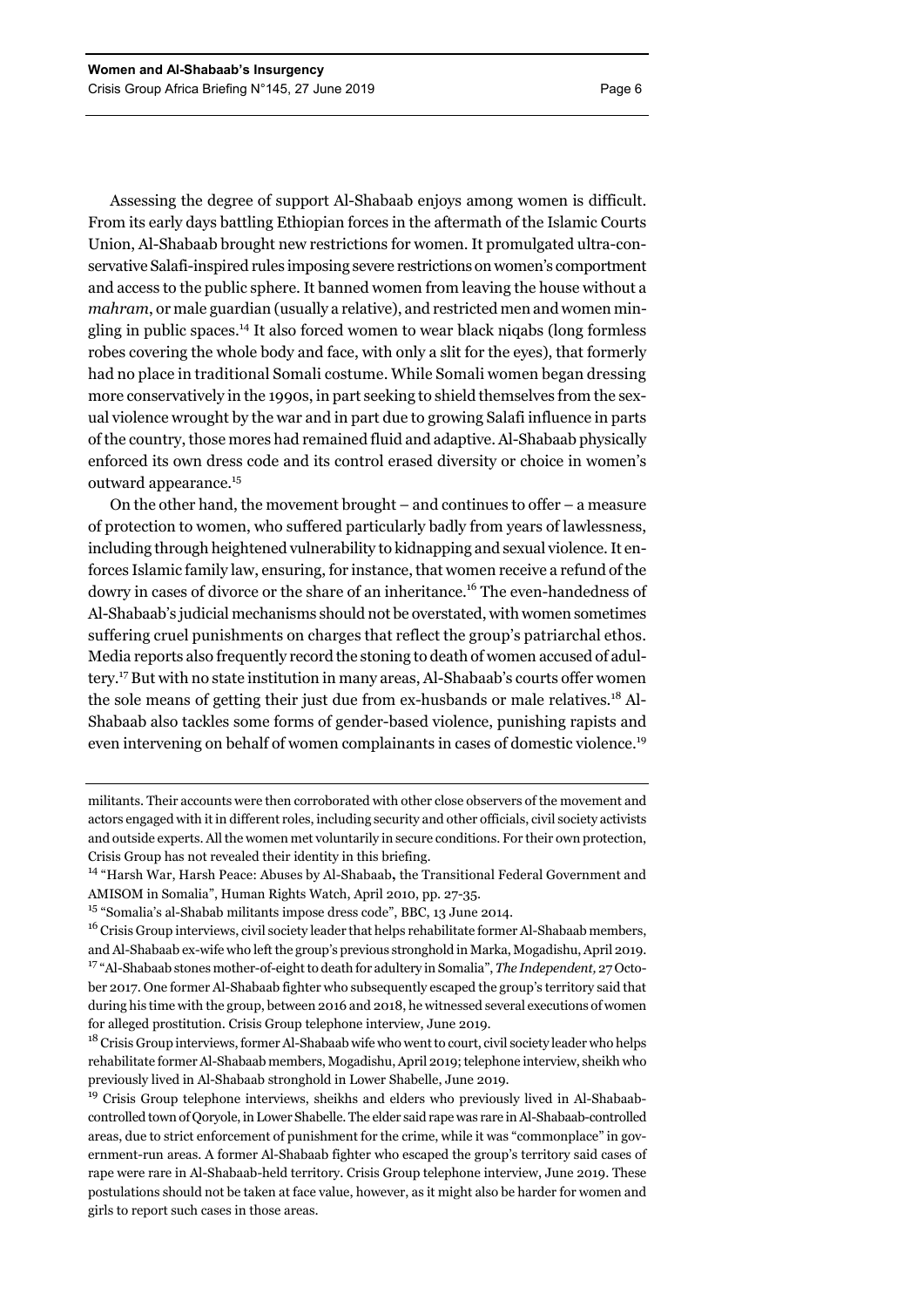Moreover, it appears to increasingly display some pragmatism in its enforcement of norms, as explored further below.

Most women living under its rule are civilians unaffiliated with the group. For them, as for men in those areas, collaborating can simply be a question of survival, given that the group exerts power through both inducements and threats of violence. Some Somalis living in government-held areas often perceive civilians, men and women alike, who live under Al-Shabaab rule as de facto supporters because they do not flee.<sup>20</sup> In reality, many are bound to those areas through family ties and financial constraints or are reluctant to abandon property, livestock or crops to lead a life away from their homes. Many civilian women in Al-Shabaab areas, like their male counterparts, appear to have mixed feelings toward the group, appreciating some of the services it provides while rejecting or reviling its coercion and abuses.<sup>21</sup>

Assessing how much even women actively involved with the movement fully support it is also hard. Some say they are or were true believers in Al-Shabaab's program.<sup>22</sup> Others, however, take up roles within the movement simply to avoid the retribution any refusal might bring. For many, motives may be mixed, with women's involvement operating on a spectrum of willingness and coercion.<sup>23</sup>

While militant leaders and government officials alike tend not to portray women as full-fledged Al-Shabaab members, women in the movement appear to see themselves as such and to play important roles. Al-Shabaab's leadership does not include women in its command structure, decision-making bodies or fighting force. Nor does the government view women as militants. The authorities have no strategy for addressing women's role in the group and very rarely target suspected women members for prosecution.24 In contrast, however, women in the movement view themselves very much as members.<sup>25</sup> They perform tasks that bolster Al-Shabaab's rule in areas it controls, assist the movement in resisting outside pressure and even enable its expansion. Women's involvement seems to have expanded as the movement has come under pressure from AU and Somali army offensives since 2014. Their roles range from simply marrying into the group, to actively recruiting and proselytising, gathering intelligence, smuggling weapons and raising funds.

#### A. *Marriage*

Marriage is the most common path along which Somali women become affiliated with Al-Shabaab. For the movement, marriage is not just the God-ordained way of life but a tool for recruitment and advancing socio-political interests. The group promises male recruits enhanced access to wives and greater social mobility, including by abolishing customs that prevent men from minor clans from marrying women from larger or more prominent ones. It uses marriage to advance relations and pro-

<sup>&</sup>lt;sup>20</sup> Crisis Group interviews, civil society leaders, lawyers and government and security officials, Mogadishu, April 2019.

<sup>&</sup>lt;sup>21</sup> Crisis Group interviews, former Al-Shabaab wives, Mogadishu, April 2019.<br><sup>22</sup> Crisis Group interview, former committed Al-Shabaab wife and associate, Mogadishu, May 2019. <sup>23</sup> Crisis Group interviews, former Al-Shabaab wives, Mogadishu, April 2019.

<sup>24</sup> According to one senior government official, authorities sympathise with women involved in Al-Shabaab and see them primarily as victims not perpetrators. Crisis Group interview, Mogadishu, April 2019.

<sup>&</sup>lt;sup>25</sup> Crisis Group interviews, former Al-Shabaab wives, Mogadishu, April 2019.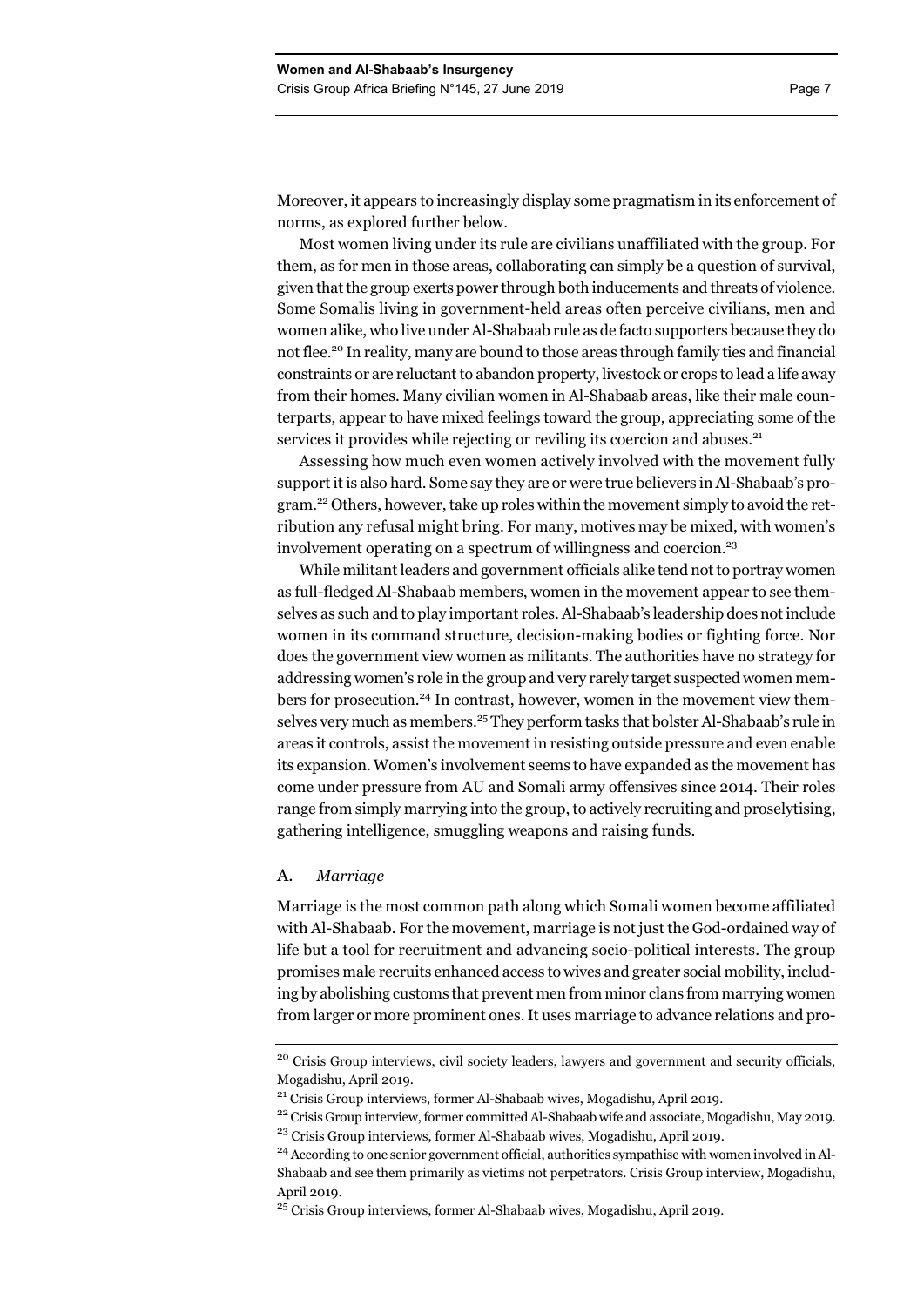cure loyalties across a wide patchwork of clans. Many militants marry two to three wives from different clans. Levels of intermarriage between dominant and minority clans have increased under Al-Shabaab's rule.26

Though reports of forced marriages exist, most unions with Al-Shabaab members appear to be voluntary, though admittedly women's choices are taken in the shadow of powerful parental pressure and clan expectations.27 Against a backdrop of national economic decline, the simple fact that the movement brokers matches and offers brides-to-be a degree of financial stability is appealing to families looking to marry their daughters and even to some women themselves. Moreover, as a militant's wife, women often enjoy greater financial security than women unaffiliated with the group.<sup>28</sup> Widows whose husbands have died in battle tend to remarry quickly, hold relatively high social status in the movement and retain their widows' stipends even if they remarry, provided they do so within the group.<sup>29</sup>

At the height of Al-Shabaab's power, women themselves sometimes sought out marriage to a fighter. A former male Al-Shabaab fighter told Crisis Group:

When I was a teenager, I wasn't well off and was called all kinds of names ... especially by girls my age [because I was poor]. But when I joined Al-Shabaab, I had to clean myself up. I owned a gun and looked powerful. I earned a decent income. The girls who used to look down upon me would now send messages through … relatives that they wanted to marry me. Some would even ask me to hook them up with another good Al-Shabaab member.<sup>30</sup>

Neither women's agency in marrying into Al-Shabaab nor the benefits of such unions should be exaggerated. First, many Al-Shabaab brides are under eighteen, and marry under strong parental pressure. Indeed, some of the girls recruited for marriage are as young as twelve, a practice widespread in impoverished rural Somalia and not restricted to Al-Shabaab.31 Even older women may feel constrained in their choice because they or their parents fear persecution should they oppose a match to

 $29$  Ibid.

<sup>&</sup>lt;sup>26</sup> Crisis Group interviews, former Al-Shabaab wives, Mogadishu, April 2019 and senior security official who was previously an Al-Shabaab commander, Mogadishu, April 2019.

<sup>&</sup>lt;sup>27</sup> Crisis Group interviews, former Al-Shabaab wives and woman who previously lived in Al-Shabaabcontrolled Marka, Mogadishu, April 2019. One former wife said most unions were voluntary but that young women still succumbed to pressure from parents and relatives. She said she left the Al-Shabaab-controlled area because she could not bear the difficult conditions in a remote, rural area, having grown up in the city.

<sup>&</sup>lt;sup>28</sup> Crisis Group interviews, former Al-Shabaab wives, Mogadishu, April 2019 and telephone interviews, elders and sheikhs previously based in Lower Shabelle, an Al-Shabaab stronghold and now living in Mogadishu, June 2019. In general, wider economic decline has led to a reduction in the number of men able to take wives, meaning that Al-Shabaab fighters, who enjoy a regular income, can be attractive suitors.

<sup>30</sup> Crisis Group interview, former male Al-Shabaab fighter, Mogadishu, April 2019.

 $31$  In many more conservative societies across the Horn, girls can marry legally as soon as they attain puberty, and are considered young women. According to Somali civil law, the legal age for marriage for girls is fifteen. See "Somalia: Sexual Offences Bill", Legal Action Worldwide, May 2018. A recent anti-sexual offences bill that proposed raising this age to eighteen drew strong opposition from Somalia's religious establishment. This briefing refers most often to women, rather than women and girls, but in many instances this category can include post-pubescent girls under eighteen.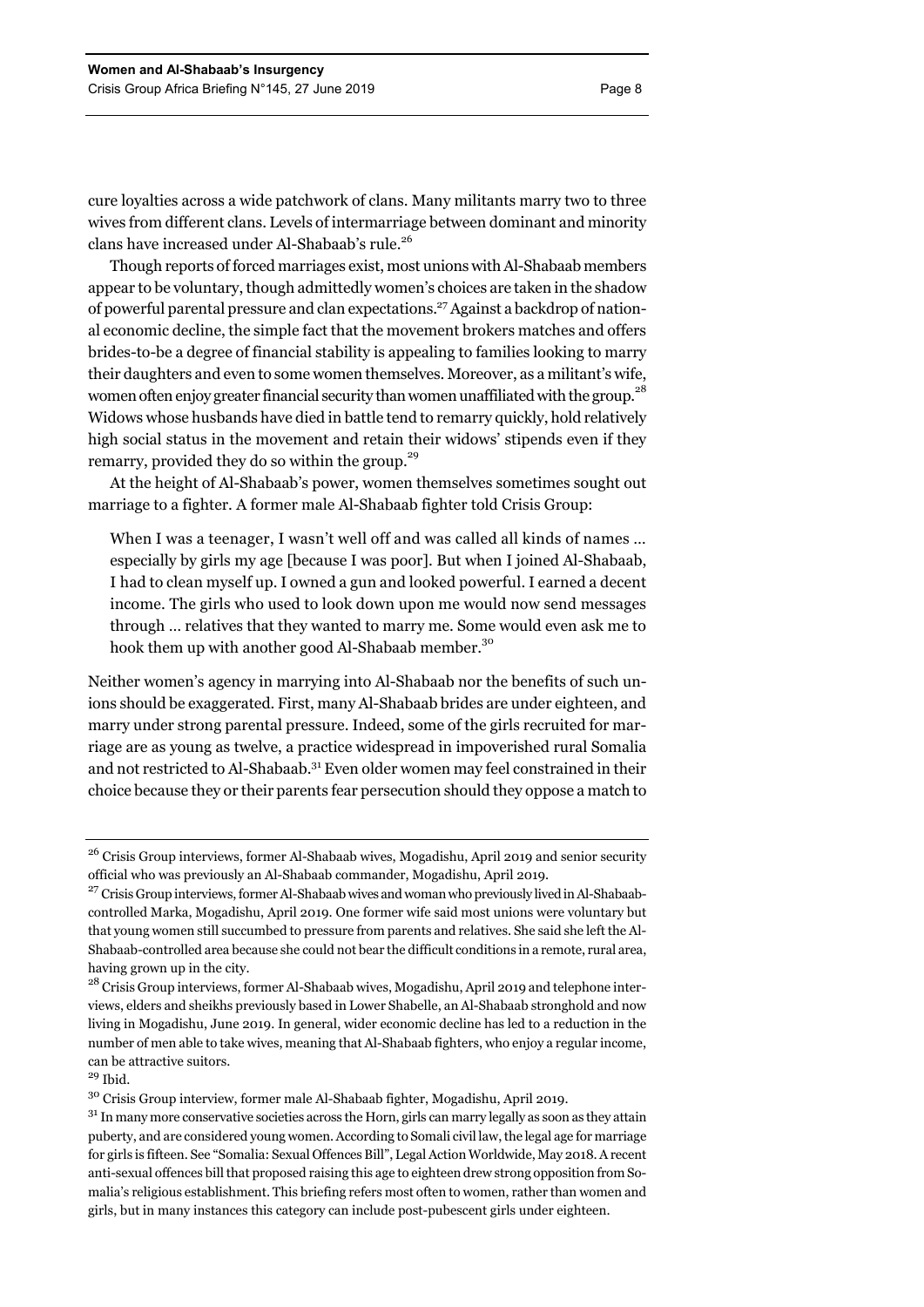an Al-Shabaab commander or fighter. Some clans may also pressure, or even compel, women to marry militants in order to curry favour with Al-Shabaab or because the movement demands it of them.<sup>32</sup> Militants' widows face strong pressure to remarry within the movement; partly this is driven by the group's ethos of collective responsibility to wives of fallen fighters, and partly to avoid widows, especially of commanders, from sharing intelligence with the government.33

Nor is marriage within Al-Shabaab always a ticket to prosperity. Fighters often struggle to sustain multiple families, and marriages are strained by the men's constant redeployment.<sup>34</sup> According to one former Al-Shabaab wife, in addition to the general precariousness of life within a militant group at war, "the majority [of husbands] are absent ... and when they are around they don't treat their wives with respect".<sup>35</sup>

Divorce is permitted and facilitated by Al-Shabaab. Clerics allow women to initiate divorce in courts and tend to grant divorces on the grounds of a man's failure to provide for his wife and family or abandonment.<sup>36</sup> Indeed, the divorce rate is reportedly high within the movement.<sup>37</sup> That said, it can be as consequential for women as marriage itself unless women marry again within the movement or otherwise demonstrate loyalty. As another former wife said, "when a woman defects, she's not only defecting from the movement, but also has a broken marriage".<sup>38</sup> There are other incentives for divorcees to remarry within Al-Shabaab or stay in its territory: militants' former wives face acute stigma when re-entering society outside the group's fold.39

In the past, Al-Shabaab tried to attract foreign men to Somalia by promising a wife upon arrival. It pressured clans to offer young women and girls to foreign combatants.40 This practice met fierce resistance from Somali families as it tore at the fabric of Somali society, which traditionally views marriage as a rite that cements or upgrades relations between or among clans. Some families refused to give daughters to foreigners because they feared children from such unions would face stigma from their mother's clan.41 Still, some girls were married off to fighters from Britain, Canada, the U.S., Australia and several Arab and Central Asian countries, particularly during Al-Shabaab's peak years from early 2007 to 2012. Their children, many of whom are identifiable as non-indigenous Somalis due to their pale skin, have often struggled to integrate. Boys among them have typically become Al-Shabaab fighters

 $3<sup>32</sup>$  Crisis Group interview, former al-Shabaab fighter, Mogadishu, May 2019.

<sup>33</sup> Crisis group interviews, former Al-Shabaab fighter, Mogadishu, May 2019; long-time observer of the group, Nairobi, June 2019.

<sup>34</sup> Crisis Group interviews, former Al-Shabaab wife, civil society leader who helps rehabilitate former Al-Shabaab members, Mogadishu, April 2019.

<sup>35</sup> Crisis Group interview, former Al-Shabaab wife, Mogadishu, April 2019.

<sup>36</sup> Crisis Group interviews, former Al-Shabaab wives, Mogadishu, April 2019.

<sup>37</sup> Ibid.

<sup>38</sup> Crisis Group interview, former Al-Shabaab wife, Mogadishu, April 2019.

<sup>&</sup>lt;sup>39</sup> Crisis Group interviews, Somalia attorney general, civil society member and lawyer who has represented former Al-Shabaab members, Mogadishu, April 2019. The lawyer said the absence of a formal mechanism for reintegrating former Al-Shabaab members in society was a major problem. <sup>40</sup> Crisis Group interviews, civil society leader who helps rehabilitate former Al-Shabaab members, Mogadishu, April 2019.

 $41$  Ibid.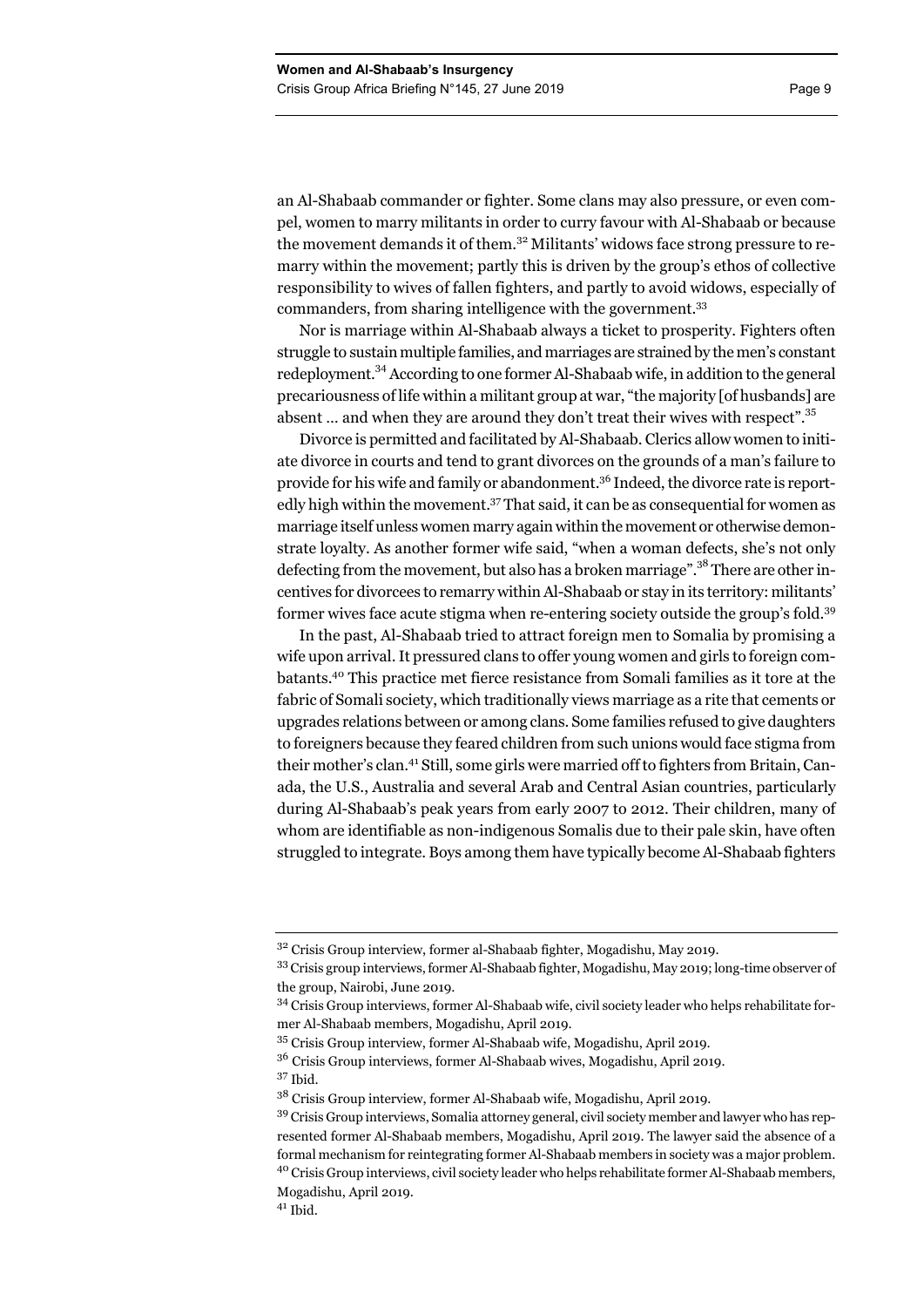at a very young age.42 The tension between the movement and clans over such marriages has waned, however, as the influx of foreign recruits has diminished.

#### B. *Recruitment and Indoctrination*

From the outset, Al-Shabaab has used women to propel its recruitment, indoctrination and outreach efforts. Not only do the marriage prospects the group offers make women crucial to its ability to enlist fighters, but women also seem to be integral to other aspects of the movement's outreach.

Women proselytise on the movement's behalf. Across much of south-central Somalia, Al-Shabaab operates shadow subnational administrative units known as *waliyats*, or provinces. The *wali*, or shadow governor, establishes committees responsible for drumming up recruits and resources. These committees often comprise wives of high-ranking officers or other engaged women supporters. The women go door to door to educate neighbourhood women and organise lectures and discussions for women at madrasas or other sites, in which they cultivate women's support for the movement's values and aims, and encourage women who have married fighters to themselves become active and involved.43 On occasion, Al-Shabaab leaders attend sessions to give lectures or to imbue the talk with greater authority. A number of Al-Shabaab women report that women from these committees work as marital counsellors of sorts, attempting to keep troubled marriages within the movement stable.44

A number of them also report that they were recruited to the movement by female members in this way.45 Indeed, women who report joining the movement voluntarily but not through marriage most commonly appear to do so after meeting a female recruiter at Islamic lessons provided at a mosque or learning centre. One former Al-Shabaab wife said recruiters in the movement taught her to draw other girls into the movement when she was just thirteen.<sup>46</sup> Most women who join through this route are single and subsequently tend to marry Al-Shabaab militants, though reportedly women married to non-Shabaab members have also signed up and supported the movement even while their husbands do not.<sup>47</sup>

#### C. *Fundraising*

Al-Shabaab also reportedly relies on women for fundraising. This happens, first, through the movement's taxation or extortion of small businesses. The decades-long conflict in Somalia, its toll on the male population, high rates of divorce and the prevalence of *qat* addiction have meant women are more active in historically male-

 $42$  Ibid.

<sup>43</sup> Crisis Group interviews, former Al-Shabaab wives, Mogadishu, April 2019.

<sup>44</sup> Crisis Group interviews, former Al-Shabaab wives, Mogadishu, April 2019.

<sup>45</sup> Crisis Group interviews, former Al-Shabaab wives, Mogadishu, April 2019.

<sup>46</sup> Crisis Group interview, former Al-Shabaab wife, Mogadishu, April 2019.

<sup>47</sup> A senior official said most women arrested in areas not under full Al-Shabaab control had been recruited to play roles such as surveilling strategically important installations or tracking the movements of officials targeted for assassination, as further explored below. These women were not necessarily a part of the movement nor were their families formally affiliated with Al-Shabaab. Crisis Group interview, Mogadishu, April 2019.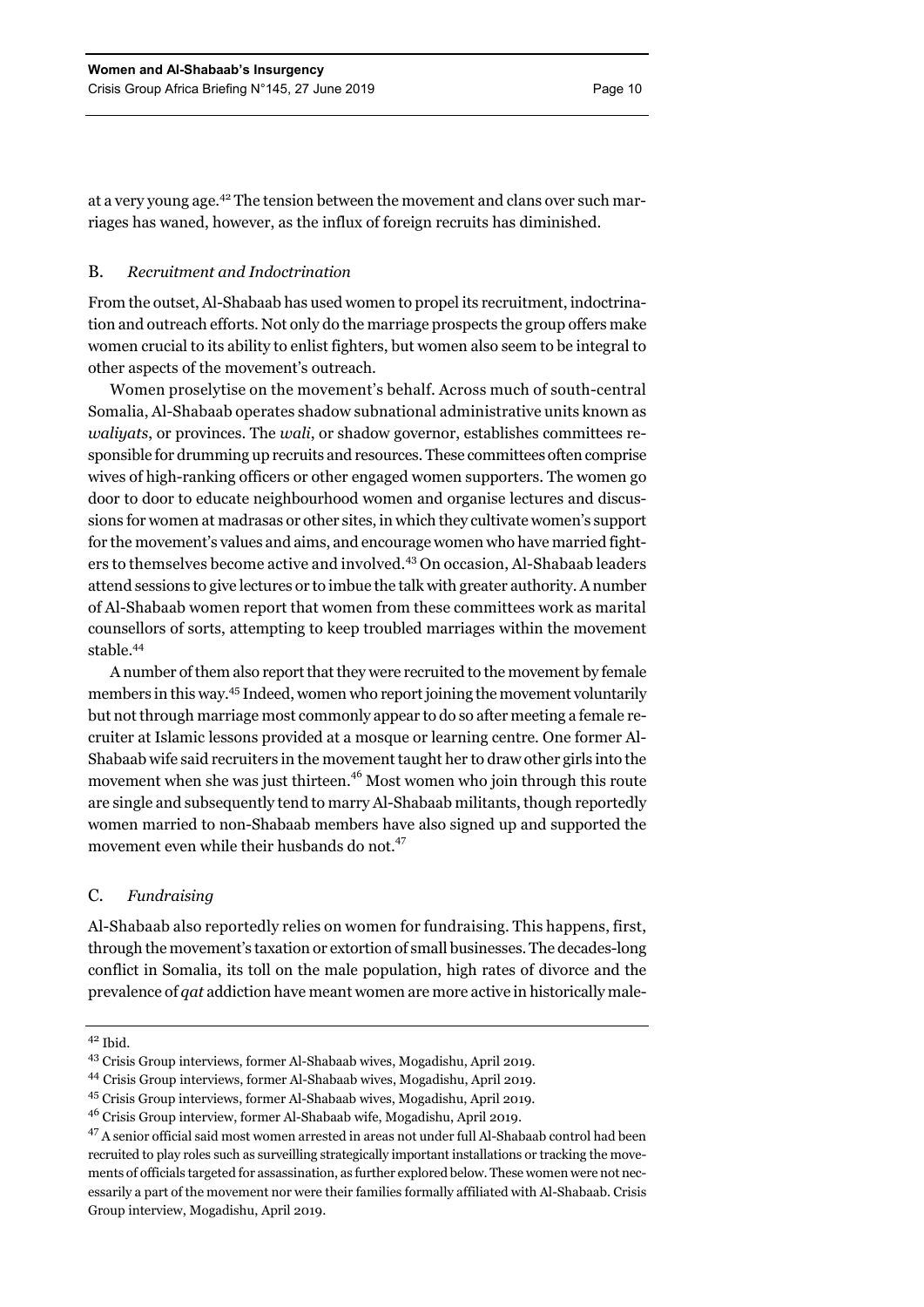dominated sectors of the formal and informal economies – livestock, agriculture and retail, for example.

In principle, Al-Shabaab espouses strict Salafi norms that prohibit women from playing such roles, preaches against women leaving the house without a *mahram*, or male relative, and bans interaction between men and women who are not close family. But despite its official stances, the movement displays some pragmatism in recognising that women are often now primary breadwinners. Even in places it controls directly, it tends to allow women to run businesses.48 It tolerates *suuqley*, or market women, who sell their wares to both men and women. In fact, its position on this traditional aspect of Somali public life seems to have evolved, given that it initially sought to restrict these women from sitting outside in markets.

In some places, Al-Shabaab appears to go a step further, exploiting women-owned businesses for money laundering and smuggling.<sup>49</sup> One common method is to convert commodities into cash via the daily business operations of local female entrepreneurs.<sup>50</sup> Al-Shabaab asks women to ferry its goods between markets along with their regular wares. Once they reach the destination, the women either sell the goods themselves, then return the proceeds to Al-Shabaab, or hand them over to the movement's business contacts.51 Women traders' motives for cooperating in such schemes are complex. The movement may offer one businesswoman a share of the profits, while coercing another into complying.<sup>52</sup> Widows and divorcees who are sole breadwinners are especially vulnerable to the latter type of pressure.<sup>53</sup>

Another funding source that women help militants tap is charity. Male Al-Shabaab officials are responsible for collecting *zakat*, the alms obligatory for all Muslims who are not indigent. But the movement depends on women's extensive social networks to generate community donations for special fundraising initiatives. Often women married to high-ranking officials or older women spearhead campaigns for the movement's social welfare programs.<sup>54</sup> In some places, such campaigns are continuous, in others they are specific to Ramadan or other significant occasions, or triggered by socio-economic shocks such as droughts and floods.<sup>55</sup>

<sup>48</sup> Crisis Group interviews, prominent civil society actor, Somali researcher, mother of former Al-Shabaab wife and Nairobi-based British researcher, March-April 2019.

<sup>49</sup> Crisis Group telephone interview, senior security official who previously served as an Al-Shabaab commander, June 2019. He said increasing efforts to squeeze Al-Shabaab's traditional sources of income, including by monitoring money transfer systems, had forced Al-Shabaab to adapt. This information tallied with the observations of a Nairobi-based researcher who has conducted extensive research in Al-Shabaab's south-central Somalia stronghold. Crisis Group interview, Somali researcher, March 2019.

<sup>50</sup> Ibid.

 $5<sup>1</sup>$  Ibid.

<sup>52</sup> Ibid.

<sup>53</sup> Ibid.

<sup>54</sup> In reality, Al-Shabaab's rule entails little in terms of basic services beyond dispute resolution and some degree of security. That said, it does sometimes distribute funds to poor Somalis in areas it controls. Although it initially banned the delivery of humanitarian aid and services including health and education in areas it controls, it has since changed tack and now allows aid groups to operate**.**  Crisis Group interview, Somali researcher, March 2019. See Crisis Group Africa Briefing N°125, *Instruments of Pain (III)*: *Conflict and Famine in Somalia*, 9 May 2017.

<sup>55</sup> Crisis Group interviews, former al-Shabaab wives and rehabilitation adviser, Mogadishu, April 2019.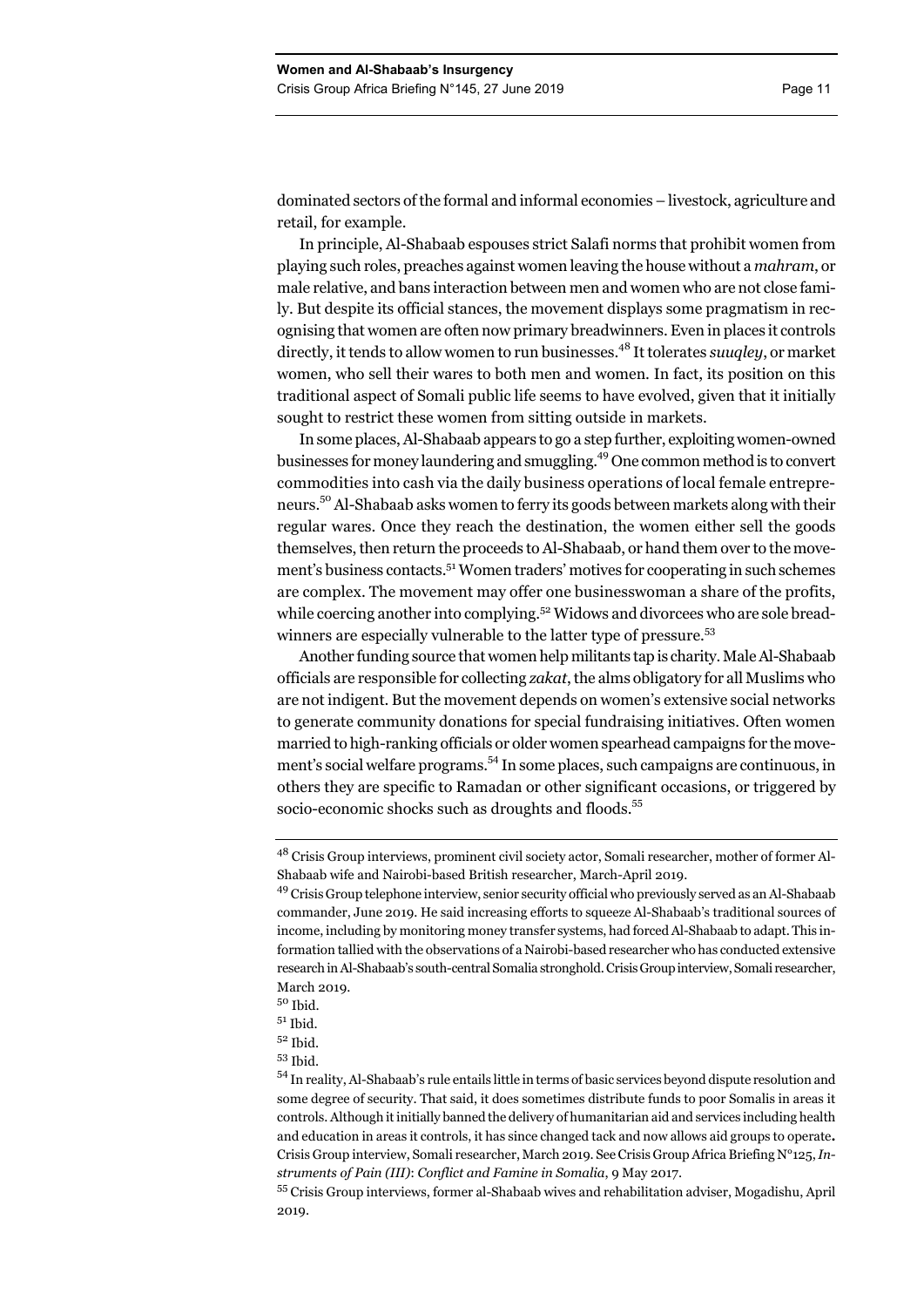#### D. *Gathering Intelligence and Transporting Weapons*

Al-Shabaab has long relied on its intelligence agency, Amniyat, to monitor threats and carry out attacks. Women have gathered information for the Amniyat since the movement's inception, but their role is more vital today.

One of women's functions is to garner intelligence on government facilities and Somali and foreign troops' bases.<sup>56</sup> Some do business with government and African Union soldiers, selling milk, tea, vegetables and fruit, and gleaning from them information on their military capabilities and other matters. Those troops often supply villages with water and medical services as part of counter-insurgency campaigns, which also brings them into contact with women working undercover for Al-Shabaab.<sup>57</sup> Women tend to have greater access to government-held areas than male counterparts because such trading activities give them natural cover.<sup>58</sup>

Women also spy on individuals of interest for the Amniyat. Women traders appear to obtain intelligence on businesspeople's commerce, thus helping Al-Shabaab identify targets for extortion in areas outside its direct control.<sup>59</sup> Women sometimes help facilitate Al-Shabaab assassinations; they give male operatives cover and provide critical information, such as the target's daily routines.<sup>60</sup> According to one former wife of an Al-Shabaab fighter: "They identify locations and guide perpetrators to those locations".<sup>61</sup> Government and foreign troops are increasingly aware of such activity, and have adjusted their security procedures, attempting to deploy more female security personnel at checkpoints.<sup>62</sup> Six women are reportedly serving jail terms after being convicted for offering operational support to Al-Shabaab assassination squads and attackers.<sup>63</sup>

Women support military operations not only by providing intelligence, but also by ferrying around weapons. Somali society traditionally does not perceive women as threats and, until recently, government-run checkpoints, which often had no female security personnel, rarely searched women.<sup>64</sup> Even now, male security officials staff most checkpoints outside cities. According to one former Al-Shabaab wife, as the federal government's security procedures have tightened and restricted male operatives' movement, women are indispensable to transporting explosive devices and their components.65 A woman activist from Marka, the largest town in Somalia's Lower Shabelle region, which though nominally government-held has a heavy Al-Shabaab presence, with militants dominating surrounding areas, added that while

- 60 Crisis Group interviews, Somalia government officials and former Al-Shabaab wives, March-April 2019. Numerous interviewees confirmed women's role ahead of assassinations.
- 61 Crisis Group interview, former Al-Shabaab wife, April 2019.

<sup>56</sup> Crisis Group interviews, senior government official, Mogadishu, April 2019.

<sup>57</sup> Crisis Group, interview, security official, Mogadishu, April 2019.

<sup>58</sup> Crisis Group interview, former Al-Shabaab wife, April 2019.

<sup>&</sup>lt;sup>59</sup> Crisis Group telephone interview, senior security official who previously served as an Al-Shabaab commander, June 2019.

<sup>62</sup> Crisis Group interview, security official, Mogadishu, April 2019.

<sup>&</sup>lt;sup>63</sup> Crisis Group interview, Ahmed Ali Dahir, Somali attorney general, Mogadishu, April 2019.

<sup>&</sup>lt;sup>64</sup> Crisis Group interview, former director of NGO that provides rehabilitation support to Al-Shabaab female defectors, April 2019.

<sup>&</sup>lt;sup>65</sup> Crisis Group interviews, former Al-Shabaab wife, former director of NGO that provides rehabilitation support to Al-Shabaab female defectors, April 2019.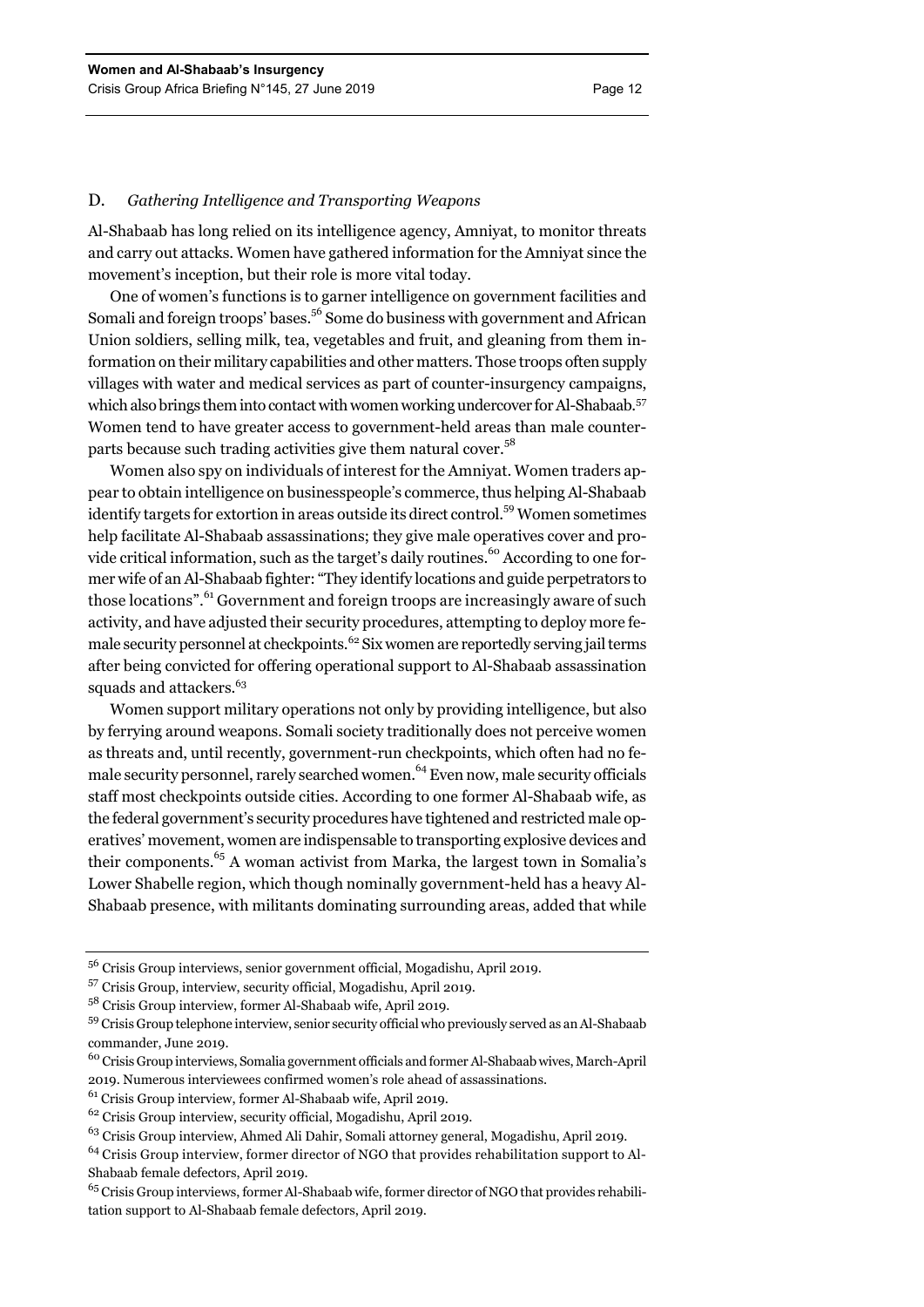women transport weapons of all sorts, it is the "smuggling of parts, especially hand grenades and other small components to be assembled for an attack" that is more common. 66

Al-Shabaab also appears to rely on a network of trusted women to provide secure hiding places where fighters can organise operations. According to one former militant, such women tend to be older, based in major towns and paid for their work.<sup> $\degree$ 7</sup> Older women tend to elicit even less suspicion from government security forces. Al-Shabaab's use of such women for this role reflects the militants' ability to exploit stereotypical gender norms to operational advantage.

#### E. *Combat*

Although women's intelligence gathering and logistics support are crucial to the movement's military resilience, Al-Shabaab generally does not involve women in combat. This choice is reportedly due partly to Somali norms that ascribe the fighting role to men and partly to religious prohibitions against women's participation in warmaking.68

Nor, in contrast to some other African militants, does Al-Shabaab tend to deploy women and girls as suicide bombers. For example, Boko Haram, the jihadist insurgency operating in north-eastern Nigeria and the Lake Chad Basin area, for years used women more than men as suicide bombers (though it has moderated that practice over the past year).<sup>69</sup> In contrast, according to one tally, Al-Shabaab has deployed only ten women and girls as suicide bombers since 2006, representing less than 5 per cent of the total number, though the precise number of Al-Shabaab attacks perpetrated by women is disputed.70 A senior AMISOM official said their own tallies showed that attacks perpetrated by female Al-Shabaab suicide bombers were "in the single digits".<sup>71</sup>

<sup>66</sup> Crisis Group interview, female activist, Marka, April 2019.

<sup>67</sup> Crisis Group interview, former Al-Shabaab fighter, April 2019.

<sup>&</sup>lt;sup>68</sup> According to one former Somali Islamist: "a Somali community that deploys women would be ridiculed as being weak and lacking men of fighting age". Crisis group interview, Mogadishu, June 2019. In the past, Al-Shabaab has trained women in basic combat skills and supplied them with rifles, but only as a temporary measure intended to allow women to "defend their children", under the Islamic principle of *zarura*, or exceptional circumstances. Crisis Group telephone interviews, elder and sheikh who previously lived in areas under Al-Shabaab rule in Lower Shabelle, June 2019. 69 Crisis Group Africa Report N°242, *Nigeria: Women and the Boko Haram Insurgency,* 5 December 2016. The report found that, with the group increasingly pressed for manpower amid government crackdowns from mid-2014, Boko Haram increasingly turned to female suicide bombers. As of November 2017, at least 288 but as many as 422 of Boko Haram's bombers, well over half the total, were women. Jason Warner and Hilary Matfess, "Exploding Stereotypes: The Unexpected Operational and Demographic Characteristics of Boko Haram's Suicide Bombers", Combating Terrorism Center, 2017.

<sup>70</sup> Jason Warner and Ellen Chapin, "Targeted Terror: The Suicide Bombers of al-Shabaab", Combating Terrorism Center, February 2018. The numbers appear to contradict a 2017 UN report, which suggested that "women are often recruited [to Al-Shabaab] because they may attract less attention and can thus more easily carry out suicide bombings". "Countering al-Shabaab Propaganda and Recruitment Mechanisms in South Central Somalia", UNSOM, 2017. Except on a few occasions, such as the June 2011 killing of the interior minister (apparently by his own niece who had been recruited by the group), Al-Shabaab rarely acknowledges dispatching female attackers. <sup>71</sup> Crisis Group telephone interview, June 2019.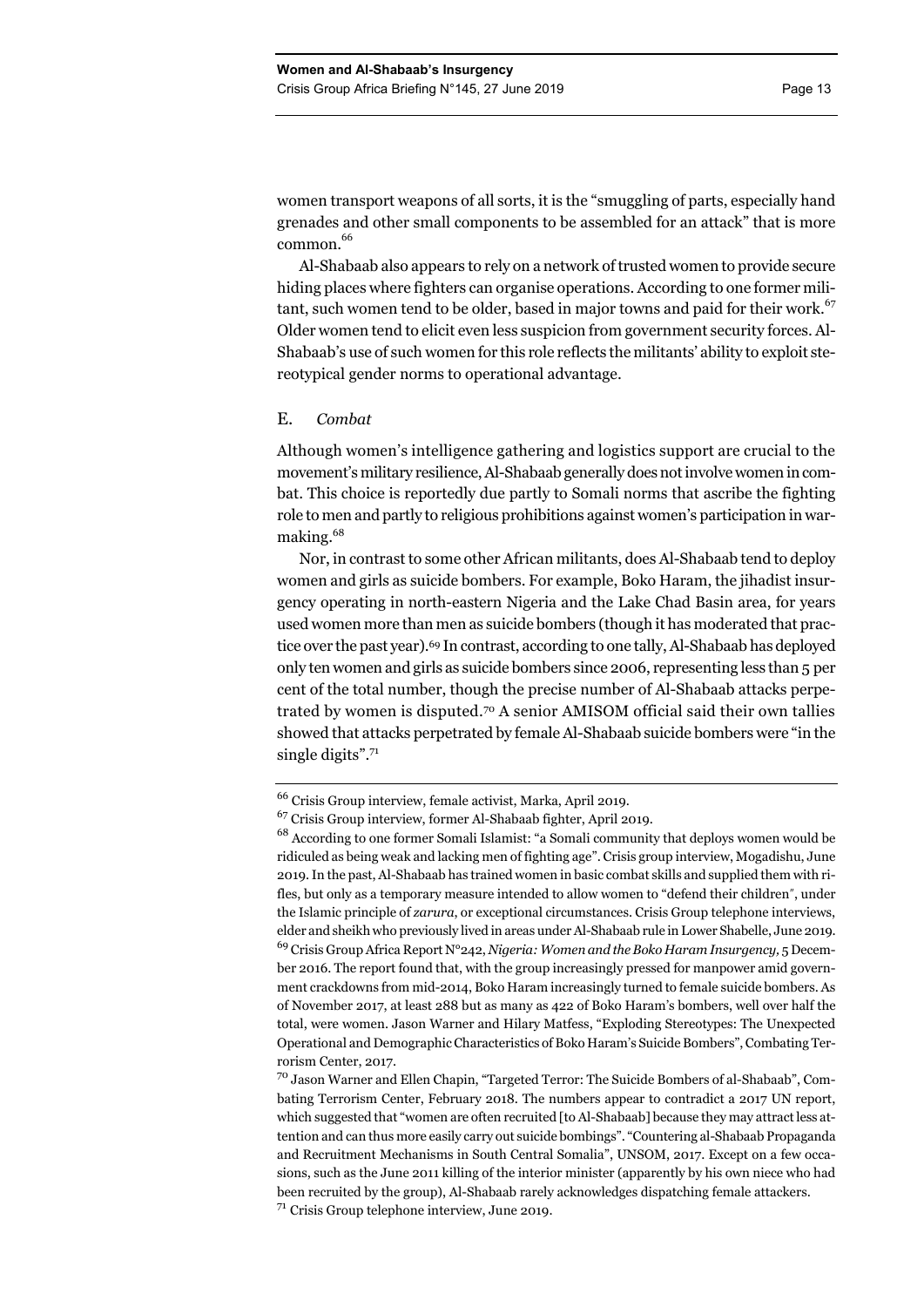Women are involved, however, in psychologically preparing husbands for suicide operations. According to one former Al-Shabaab fighter: "a wife is instructed to keep her husband [suicide bomb designate] both preoccupied and focused on the task ahead".72 A former Al-Shabaab wife adds, "women are encouraged to get pregnant in the final days of her husband's life … in order for him to leave a soldier behind for the cause".<sup>73</sup>

## IV. **Options for the Somali Authorities**

As women navigate a terrain where the state is either absent or predatory and insurgent rule often harsh and violent, they make choices that reflect their need to survive but also personal, religious and socio-political aspirations. Some abide by the group's inducements to supply intelligence and turn over business revenue simply to protect their or their families' physical security and avoid leaving their home areas. Others genuinely support the group and its cause. The ways women interact with the insurgency reveal how women's needs and choices help sustain it.

The Somali federal government, whose writ does not extend far beyond Mogadishu, and its partners in loosely autonomous regional states, are constrained in their ability to respond. In principle, if the choices women make help propel the conflict, they could also eventually play a role in resolving it. In reality, it appears unlikely the government can do much to win over women absent an approach to ending the war that shifts the incentives of the population more broadly. While the insurgency continues, and Al-Shabaab dominates much of the countryside and exerts influence and instils fear in areas even beyond its control, women and men alike will continue to be compelled to cooperate with it.

That said, the government could take steps that at least signal that it recognises women's plight across the country and is prepared to do whatever it can to meet their needs. First would be to simply acknowledge and seek to better understand women's roles in the insurgency. It could help women who defect from the group to better reintegrate into society, for example, while seeking to understand their motives for joining Al-Shabaab or the circumstances that impelled them to work with the movement. Secondly, if it tightens security protocols in recognition of the potential danger posed by women insurgents, it should do so sensitively, with women security officials conducting screening of other women and procedures to protect against potential abuses of security forces. Increasing the number of women officials in the security forces would help and would require ensuring better protection for those who deploy away from their homes.<sup>74</sup>

<sup>72</sup> Crisis Group interview, former Al-Shabaab fighter, Mogadishu, April 2019.

<sup>73</sup> Crisis Group interview, former Al-Shabaab wife, Mogadishu, April 2019.

<sup>74</sup> Women make up only 10 per cent of the total number of police officers in Mogadishu. The percentage is much lower in rural areas. They report facing significant constraints from more conservative segments of society, including being pressured to leave their posts. They also report facing harassment and threats for pursuing sexual offenders and general security risks. See "Assessment Study on Female Police Officers in Somalia", SIDRA, November 2017; "The women trying to keep Somalia safe", BBC, 4 May 2017.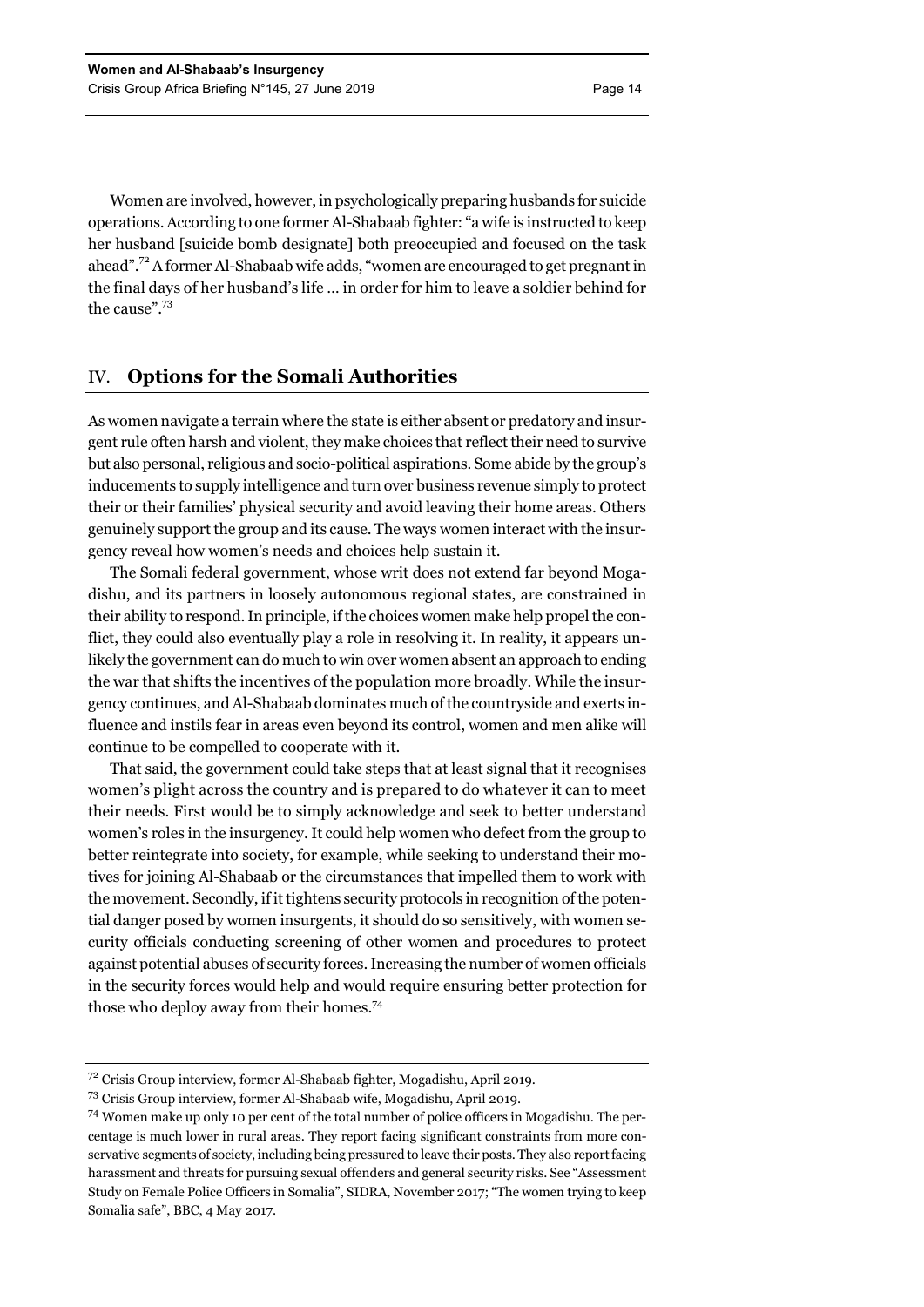Beyond that, the government could develop a strategy to combat gender-based violence and exploitation. This strategy should involve pushing through parliament the Sexual Offences Bill, which criminalises a wide range of sexual offences, outlines ways to support survivors and lays out clear procedures for prosecution of suspects.<sup>75</sup> Legislatures in Puntland regional state and Somaliland have both endorsed tough sexual offences laws, in 2016 and 2018, respectively. While these laws have not eliminated gender-based violence, they at least offer a basis for offenders' prosecution. In March, following mass demonstrations by women protesting the gang rape and murder of a twelve-year-old, a court in Puntland sentenced five men to death for the crime.<sup>76</sup> Across other parts of Somalia, the UN reports that a culture of impunity reigns, with sexual offences typically resolved through negotiations between the clan of the victim and that of the rapist.77

More onerous than passing laws will be actually enforcing them. While a credible justice system appears a long way off, the government could show more resolve, potentially by establishing modest civil dispute mechanisms or family law courts. Women should be closely involved in such processes. Even small steps like creating womenonly desks at police stations, where women and girls might feel more comfortable reaching out for justice than in the current male-dominated setup, would help.

# V. **Conclusion**

For women, supporters or civilians alike, life under Al-Shabaab rule offers a degree of predictability and opportunities for justice that are often absent in areas administered by the federal government. While the insurgents coerce and exploit women to pursue their aims, what they offer across parts of the country nonetheless often remains better than the alternatives. Al-Shabaab's gender strategy is no great mystery: within a fragile social environment it makes some aspects of women's lives less of a struggle. It also benefits from the federal government's blinkered assumption that women do not energise the insurgency, and are either irrelevant to it or its passive victims. While the government's hand is weak, it can start by recognising the challenge and by taking those steps that are within its power to improve women's lives.

#### **Nairobi/Brussels, 27 June 2019**

<sup>75 &</sup>quot;By balancing sharia law and the new Sexual Offences Bill, Somalia is legislating for the 21stcentury", Women, Peace and Security Blog, LSE, 14 June 2018.

<sup>76</sup> "Five men sentenced to death in Somalia gang rape", VOA, 12 March 2019.

<sup>77 &</sup>quot;Report of the Secretary General on Sexual Violence and Conflict", S/2019/280, 29 March 2019.